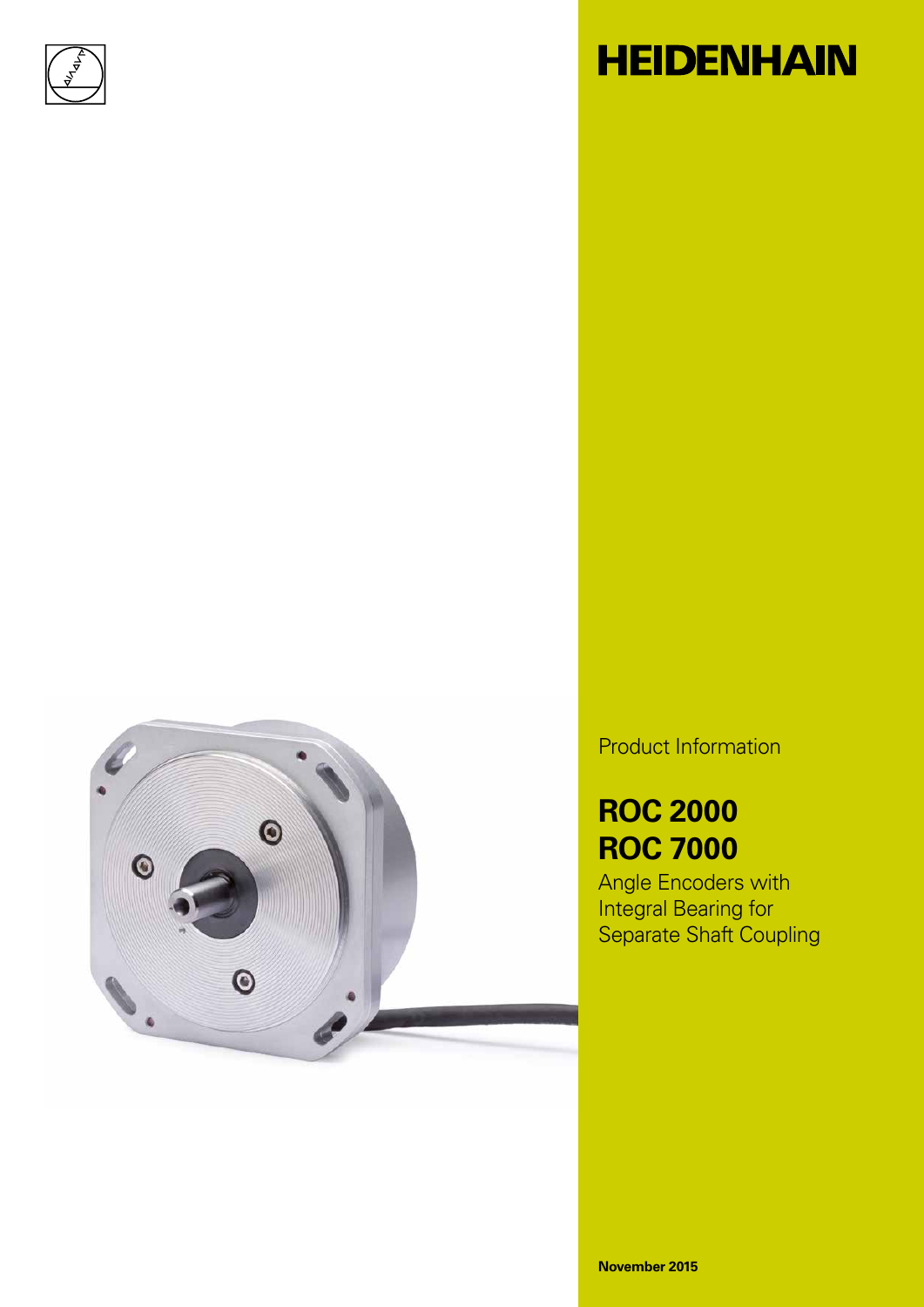### **ROC 2000 series**

- **• For separate shaft coupling**
- **• System accuracy ±5"**





 $mm$ The Tolerancing ISO 8015<br>
ISO 2768 - m H<br>
< 6 mm: ±0.2 mm

- $\mathbb{A}$  = Bearing
- $\Theta$  = Position of the reference mark signal  $\pm 5^{\circ}$
- $\Theta$  = Direction of shaft rotation for output signals as per the interface description

 $\circledcirc$  = Compressed air inlet M5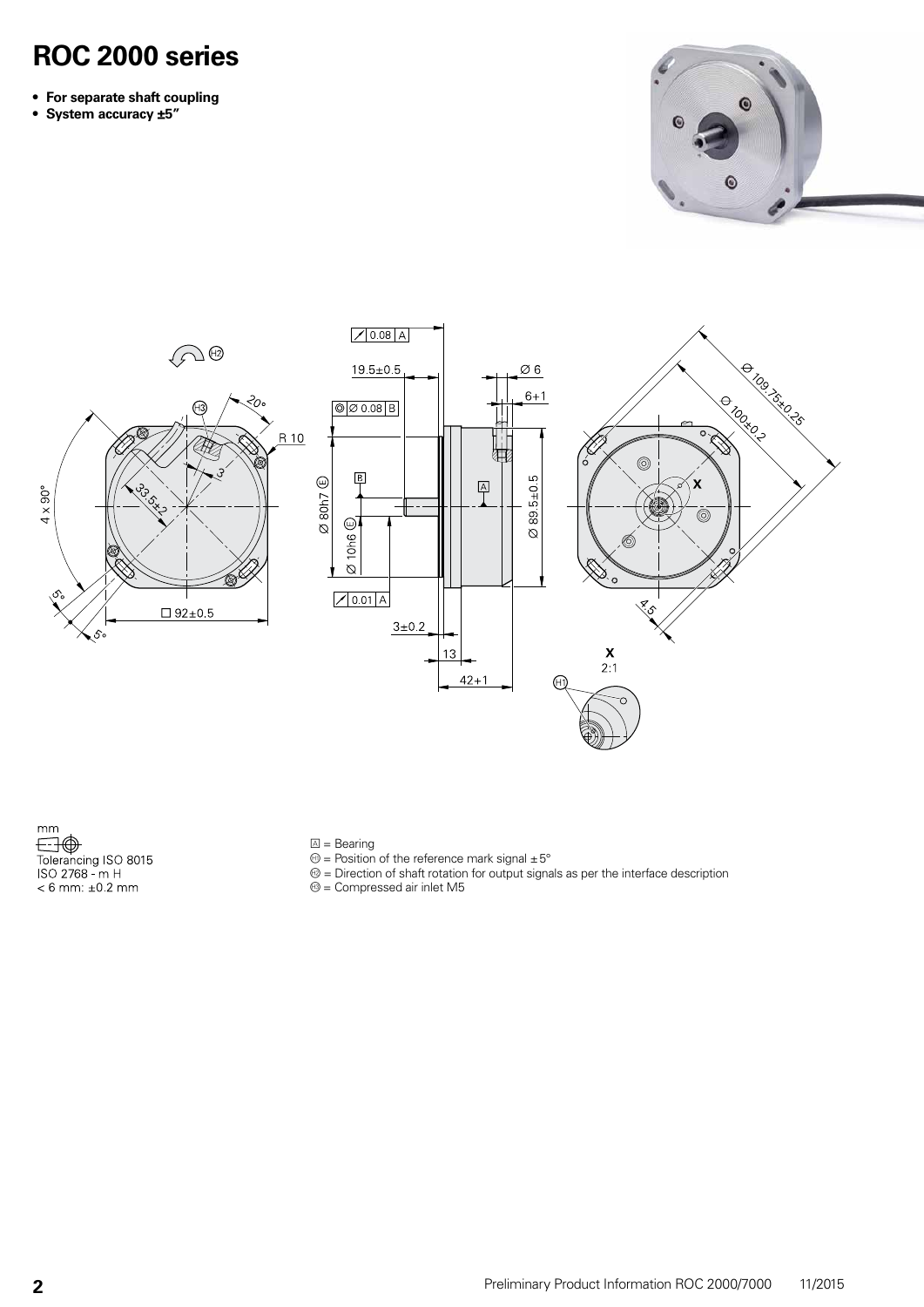|                                                      | <b>Absolute</b><br><b>ROC 2310</b>                                                            | <b>ROC 2380</b>                                                         | <b>ROC 2390F</b>                              | <b>ROC 2390M</b>                   |  |
|------------------------------------------------------|-----------------------------------------------------------------------------------------------|-------------------------------------------------------------------------|-----------------------------------------------|------------------------------------|--|
| <b>Measuring standard</b>                            |                                                                                               | DIADUR circular scale with absolute and incremental track (16384 lines) |                                               |                                    |  |
| <b>System accuracy</b>                               | ±5''                                                                                          |                                                                         |                                               |                                    |  |
| Position error per<br>signal period                  | ±0.4"                                                                                         |                                                                         |                                               |                                    |  |
| <b>Interface</b>                                     | EnDat 2.2                                                                                     |                                                                         | Fanuc Serial Interface<br>αi interface        | Mitsubishi high speed<br>interface |  |
| Ordering designation                                 | EnDat22                                                                                       | EnDat <sub>02</sub>                                                     | Fanuc05                                       | Mit03-4                            |  |
| Position values/revolution                           |                                                                                               | 67 108864 (26 bits); Fanuc α interface: 8388608 (23 bits)               |                                               |                                    |  |
| Elec. permissible speed                              | $\leq$ 3000 rpm for<br>continuous position value                                              | $\leq$ 1500 rpm for<br>continuous position value                        | $\leq$ 3000 rpm for continuous position value |                                    |  |
| Clock frequency<br>Calculation time t <sub>cal</sub> | $\leq$ 16 MHz<br>$\leq 5 \mu s$                                                               | $<$ 2 MHz<br>$\leq 5 \,\mu s$                                           |                                               |                                    |  |
| Incremental signals<br>Cutoff frequency -3 dB        |                                                                                               | $\sim$ 1 V <sub>PP</sub><br>$\geq 400$ kHz                              |                                               |                                    |  |
| <b>Electrical connection</b>                         | Cable 1 m, with M12 coupling (male)<br>For EnDat02: Cable 1 m with 17-pin M23 coupling (male) |                                                                         |                                               |                                    |  |
| Cable length <sup>1)</sup>                           | $\leq 150$ m                                                                                  |                                                                         | $\leq 50$ m                                   | $\leq 30$ m                        |  |
| Voltage supply                                       | 3.6 V to 14 V DC                                                                              |                                                                         |                                               |                                    |  |
| Power consumption <sup>2)</sup> (max.)               | $3.6$ V: $\leq 1.1$ W; $14$ V: $\leq 1.3$ W                                                   |                                                                         |                                               |                                    |  |
| Current consumption<br>(typical)                     | 5 V: 140 mA (without load)                                                                    |                                                                         |                                               |                                    |  |
| <b>Shaft</b>                                         | Solid shaft $D = 10$ mm                                                                       |                                                                         |                                               |                                    |  |
| Mechanically permissible<br>speed                    | $\leq 3000$ rpm                                                                               |                                                                         |                                               |                                    |  |
| <b>Starting torque</b>                               | $\leq$ 0.02 Nm at 20 °C                                                                       |                                                                         |                                               |                                    |  |
| Moment of inertia of rotor                           | 50.0 $\cdot$ 10 <sup>-6</sup> kgm <sup>2</sup>                                                |                                                                         |                                               |                                    |  |
| Permissible shaft load                               | Axial: 30 N<br>Radial: 30 N at shaft end                                                      |                                                                         |                                               |                                    |  |
| Vibration 55 to 2000 Hz<br>Shock 6 ms                | $\leq$ 200 m/s <sup>2</sup> (EN 60068-2-6)<br>$\leq$ 200 m/s <sup>2</sup> (EN 60068-2-27)     |                                                                         |                                               |                                    |  |
| <b>Operating temperature</b>                         | Moving cable: -10 °C to 60 °C<br>Fixed cable:<br>$-20$ °C to 60 °C                            |                                                                         |                                               |                                    |  |
| <b>Protection EN 60529</b>                           | <b>IP64</b>                                                                                   |                                                                         |                                               |                                    |  |
| <b>Mass</b>                                          | $\approx 1.0$ kg                                                                              |                                                                         |                                               |                                    |  |

**\*** Please select when ordering<br><sup>1)</sup> With HEIDENHAIN cable; ≤ 8 MHz

2) See *General electrical information* in the *Interfaces for HEIDENHAIN Encoders* catalog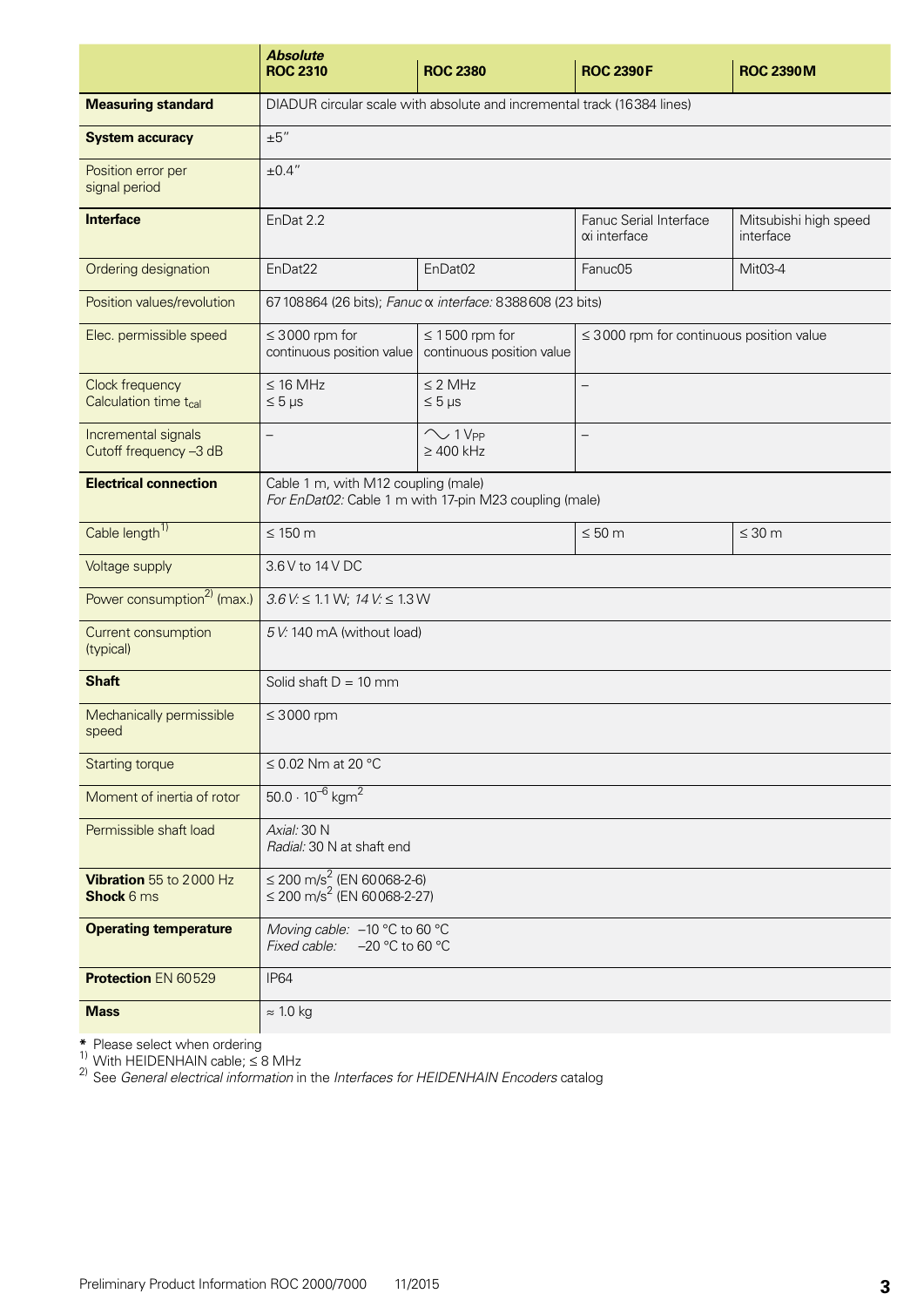#### **ROC 7000**

- **• For separate shaft coupling**
- **• System accuracy ±2"**





 $\mathsf{mm}$  $\bigoplus$ Tolerancing ISO 8015<br>ISO 2768 - m H  $< 6$  mm:  $±0.2$  mm

¢

⊕

 $\dot{\oplus}$ 

È

 $\mathbb{Z}$  = Bearing

€

- $\mathcal{D}$  = Position of the reference-mark signal  $\pm 5^{\circ}$
- $\circledcirc$  = Direction of shaft rotation for output signals as per the interface description

 $\circledcirc$  = Compressed air inlet M5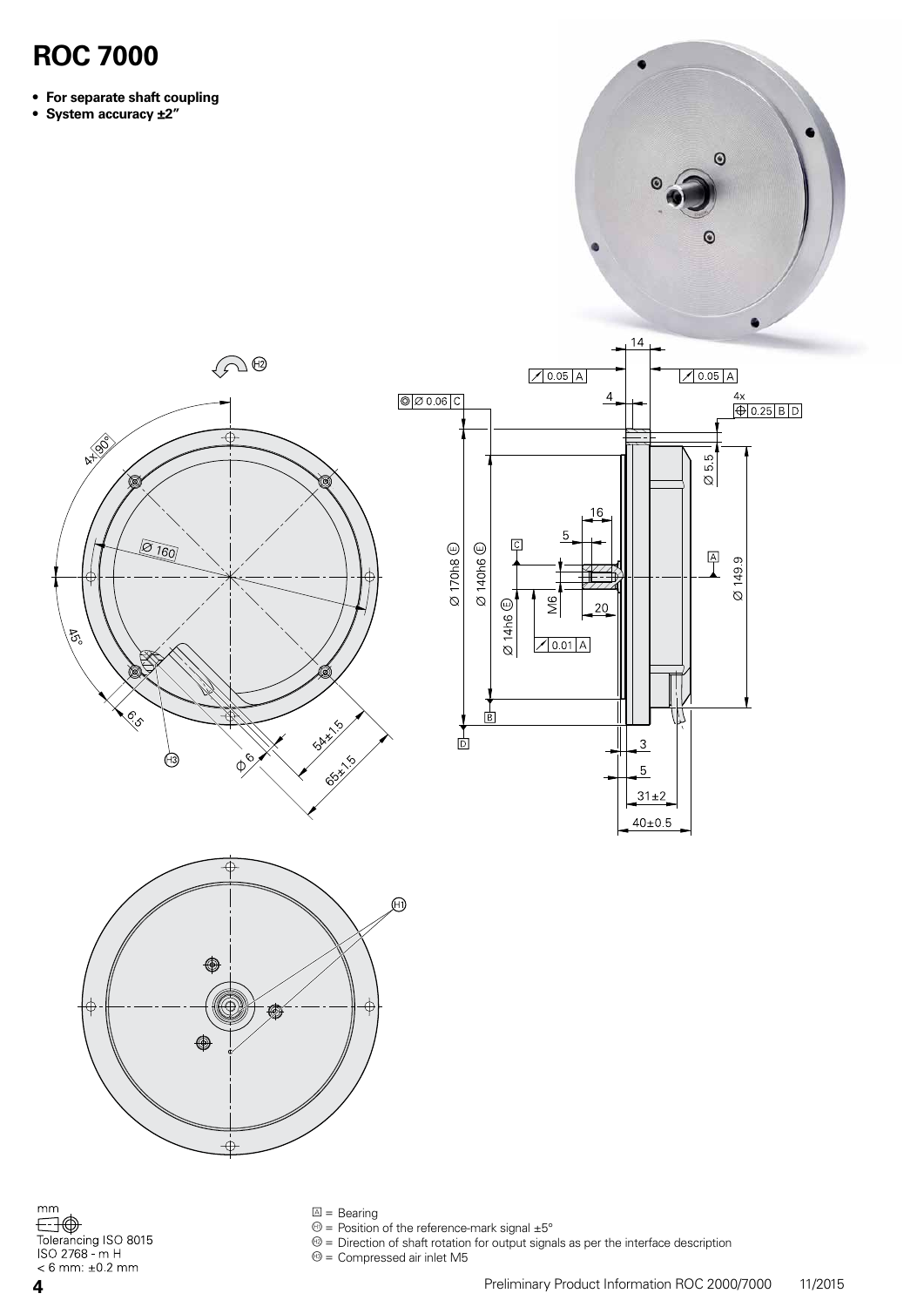|                                                      | <b>Absolute</b><br><b>ROC 7310</b>                                                            | <b>ROC 7380</b>                                                         | <b>ROC 7390F</b>                              | <b>ROC 7390M</b>                   |  |
|------------------------------------------------------|-----------------------------------------------------------------------------------------------|-------------------------------------------------------------------------|-----------------------------------------------|------------------------------------|--|
| <b>Measuring standard</b>                            |                                                                                               | DIADUR circular scale with absolute and incremental track (16384 lines) |                                               |                                    |  |
| <b>System accuracy</b>                               | $\pm 2$ "                                                                                     |                                                                         |                                               |                                    |  |
| Position error per<br>signal period                  | ±0.4"                                                                                         |                                                                         |                                               |                                    |  |
| <b>Interface</b>                                     | EnDat 2.2                                                                                     |                                                                         | Fanuc Serial Interface<br>αi interface        | Mitsubishi high speed<br>interface |  |
| Ordering designation                                 | EnDat22                                                                                       | EnDat <sub>02</sub>                                                     | Fanuc05                                       | Mit03-4                            |  |
| Position values/revolution                           |                                                                                               | 268435456 (28 bits); Fanuc α interface: 134217728 (27 bits)             |                                               |                                    |  |
| Elec. permissible speed                              | $\leq$ 3000 rpm for<br>continuous position value                                              | $\leq$ 1500 rpm for<br>continuous position value                        | $\leq$ 3000 rpm for continuous position value |                                    |  |
| Clock frequency<br>Calculation time t <sub>cal</sub> | $\leq$ 16 MHz<br>$\leq 5 \mu s$                                                               | $<$ 2 MHz<br>$\leq 5 \,\mu s$                                           |                                               |                                    |  |
| Incremental signals<br>Cutoff frequency -3 dB        | $\overline{\phantom{0}}$                                                                      | $\sim$ 1 V <sub>PP</sub><br>$\geq 400$ kHz                              | $\qquad \qquad -$                             |                                    |  |
| <b>Electrical connection</b>                         | Cable 1 m, with M12 coupling (male)<br>For EnDat02: Cable 1 m with 17-pin M23 coupling (male) |                                                                         |                                               |                                    |  |
| Cable length <sup>1)</sup>                           | $\leq 150$ m                                                                                  |                                                                         | $\leq 50$ m                                   | $\leq 30$ m                        |  |
| Voltage supply                                       | 3.6 V to 14 V DC                                                                              |                                                                         |                                               |                                    |  |
| Power consumption <sup>2)</sup> (max.)               | $3.6$ V: $\leq 1.1$ W; $14$ V: $\leq 1.3$ W                                                   |                                                                         |                                               |                                    |  |
| Current consumption<br>(typical)                     | 5 V: 140 mA (without load)                                                                    |                                                                         |                                               |                                    |  |
| <b>Shaft</b>                                         | Solid shaft $D = 14$ mm                                                                       |                                                                         |                                               |                                    |  |
| Mechanically permissible<br>speed                    | $\leq 3000$ rpm                                                                               |                                                                         |                                               |                                    |  |
| <b>Starting torque</b>                               | ≤ 0.025 Nm at 20 °C                                                                           |                                                                         |                                               |                                    |  |
| Moment of inertia of rotor                           | 65.0 $\cdot$ 10 <sup>-6</sup> kgm <sup>2</sup>                                                |                                                                         |                                               |                                    |  |
| Permissible shaft load                               | Axial: 30 N<br>Radial: 30 N at shaft end                                                      |                                                                         |                                               |                                    |  |
| Vibration 55 to 2000 Hz<br>Shock 6 ms                | $\leq$ 200 m/s <sup>2</sup> (EN 60068-2-6)<br>$\leq$ 200 m/s <sup>2</sup> (EN 60068-2-27)     |                                                                         |                                               |                                    |  |
| <b>Operating temperature</b>                         | 0 °C to 50 °C                                                                                 |                                                                         |                                               |                                    |  |
| <b>Protection EN 60529</b>                           | <b>IP64</b>                                                                                   |                                                                         |                                               |                                    |  |
| <b>Mass</b>                                          | $\approx$ 1.6 kg                                                                              |                                                                         |                                               |                                    |  |

**\*** Please select when ordering<br><sup>1)</sup> With HEIDENHAIN cable; ≤ 8 MHz

2) See *General electrical information* in the *Interfaces for HEIDENHAIN Encoders* catalog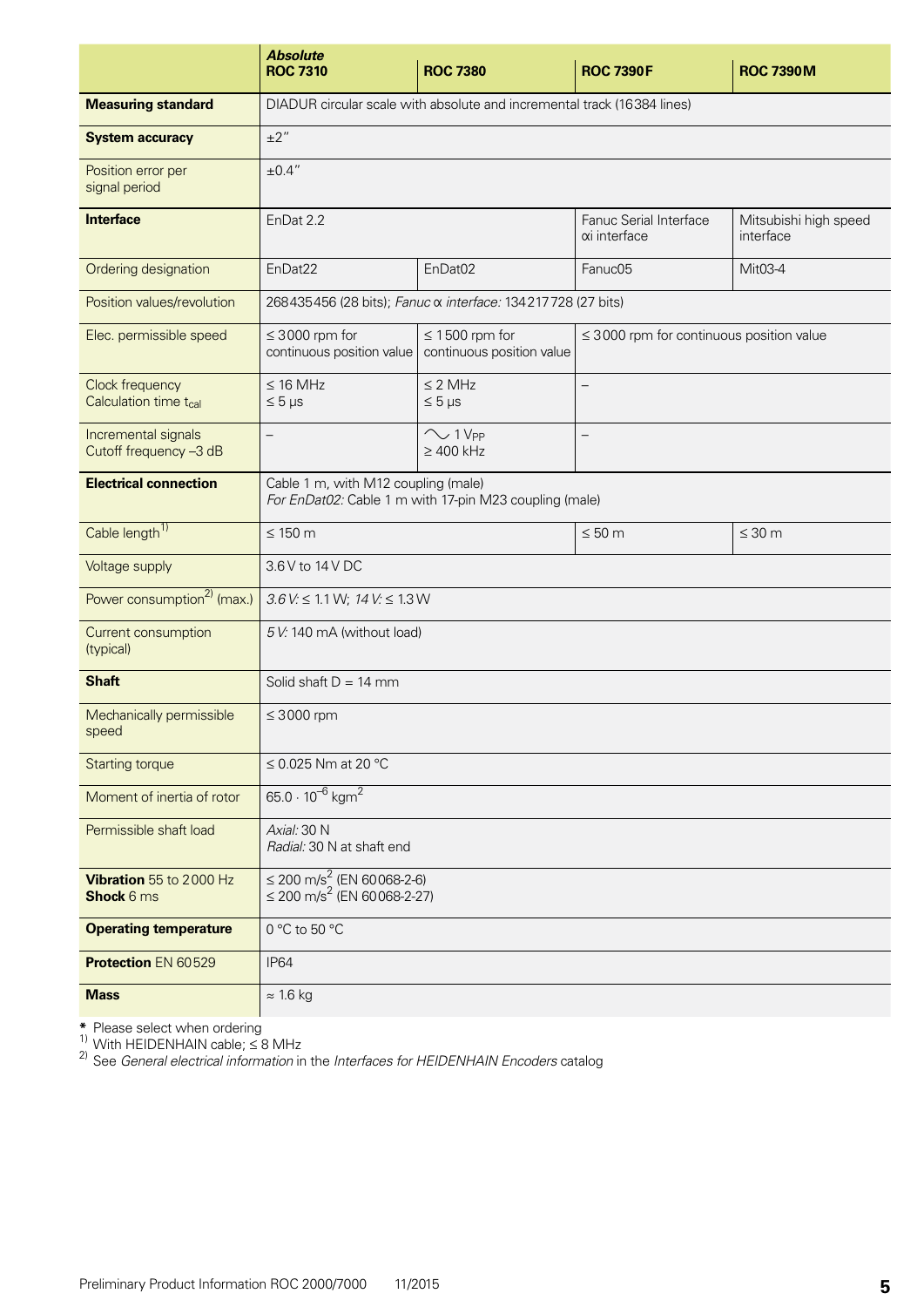## Connecting cables EnDat 6-pin 17-pin

| 8-pin           | $17-pi$ |
|-----------------|---------|
| M <sub>12</sub> | M23     |

|                                                                                                                                                             |                                                                                                       | <b>EnDat without</b><br>incremental signals | <b>EnDat with</b><br>incremental signals |  |  |  |
|-------------------------------------------------------------------------------------------------------------------------------------------------------------|-------------------------------------------------------------------------------------------------------|---------------------------------------------|------------------------------------------|--|--|--|
| $[ (4 \times 0.14 \text{ mm}^2) + 4(2 \times 0.14 \text{ mm}^2) + (4 \times 0.5 \text{ mm}^2) ]$ ; Ap = 0.5 mm <sup>2</sup><br>PUR connecting cable 17-pin: |                                                                                                       |                                             |                                          |  |  |  |
| PUR connecting cable 8-pin:                                                                                                                                 | $[(4 \times 0.14 \text{ mm}^2) + 4 \times 0.34 \text{ mm}^2]$ ; A <sub>P</sub> = 0.34 mm <sup>2</sup> | Ø6mm                                        | Ø8mm                                     |  |  |  |
| <b>Complete</b> with connector (female) and<br>coupling (male)                                                                                              |                                                                                                       | 368330-xx                                   | 323897-xx                                |  |  |  |
| <b>Complete</b> with connector (female) and<br>D-sub connector (female), 15-pin                                                                             |                                                                                                       | 533627-xx                                   | 332115-xx                                |  |  |  |
| <b>Complete</b> with connector (female) and<br>D-sub connector (male), 15-pin                                                                               |                                                                                                       | 524599-xx                                   | 324544-xx                                |  |  |  |
| <b>With one connector (female)</b>                                                                                                                          |                                                                                                       | 634265-xx                                   | 309778-xx                                |  |  |  |
| Cable without connectors, $\varnothing$ 8 mm                                                                                                                | ∍                                                                                                     | 816329-xx                                   | 816322-xx                                |  |  |  |
| Mating element on connecting cable to<br>connector on encoder cable                                                                                         | <b>Connector (female)</b><br>Ø8mm                                                                     | $\overline{\phantom{0}}$                    | 291697-26                                |  |  |  |
| <b>Connector on cable</b> for connection to<br>subsequent electronics                                                                                       | <b>Connector (male)</b><br>$\varnothing$ 8 mm                                                         | $\equiv$                                    | 291697-27                                |  |  |  |
| <b>Coupling on connecting cable</b>                                                                                                                         | <b>Coupling (male)</b><br>$\varnothing$ 4.5 mm<br>$\varnothing$ 6 mm<br>$\varnothing$ 8 mm            | $\overline{\phantom{0}}$                    | 291698-25<br>291698-26<br>291698-27      |  |  |  |
| Flange socket for mounting on<br>subsequent electronics                                                                                                     | Flange socket (female)<br>כו                                                                          | $\equiv$                                    | 315892-10                                |  |  |  |
| <b>Mounted couplings</b>                                                                                                                                    | <b>With flange (female)</b><br>$\varnothing$ 6 mm                                                     |                                             | 291698-35                                |  |  |  |
|                                                                                                                                                             | With flange (male)<br>$\varnothing$ 6 mm<br>Ø8mm                                                      | $\equiv$                                    | 291698-41<br>291698-29                   |  |  |  |
|                                                                                                                                                             | <b>With central</b><br>$\varnothing$ 6 mm to 10 mm<br>fastening (male)                                | $\overline{\phantom{0}}$                    | 741045-02                                |  |  |  |

 $\overline{A}_P$ : Cross section of power supply lines  $\overline{O}$ : Cable diameter